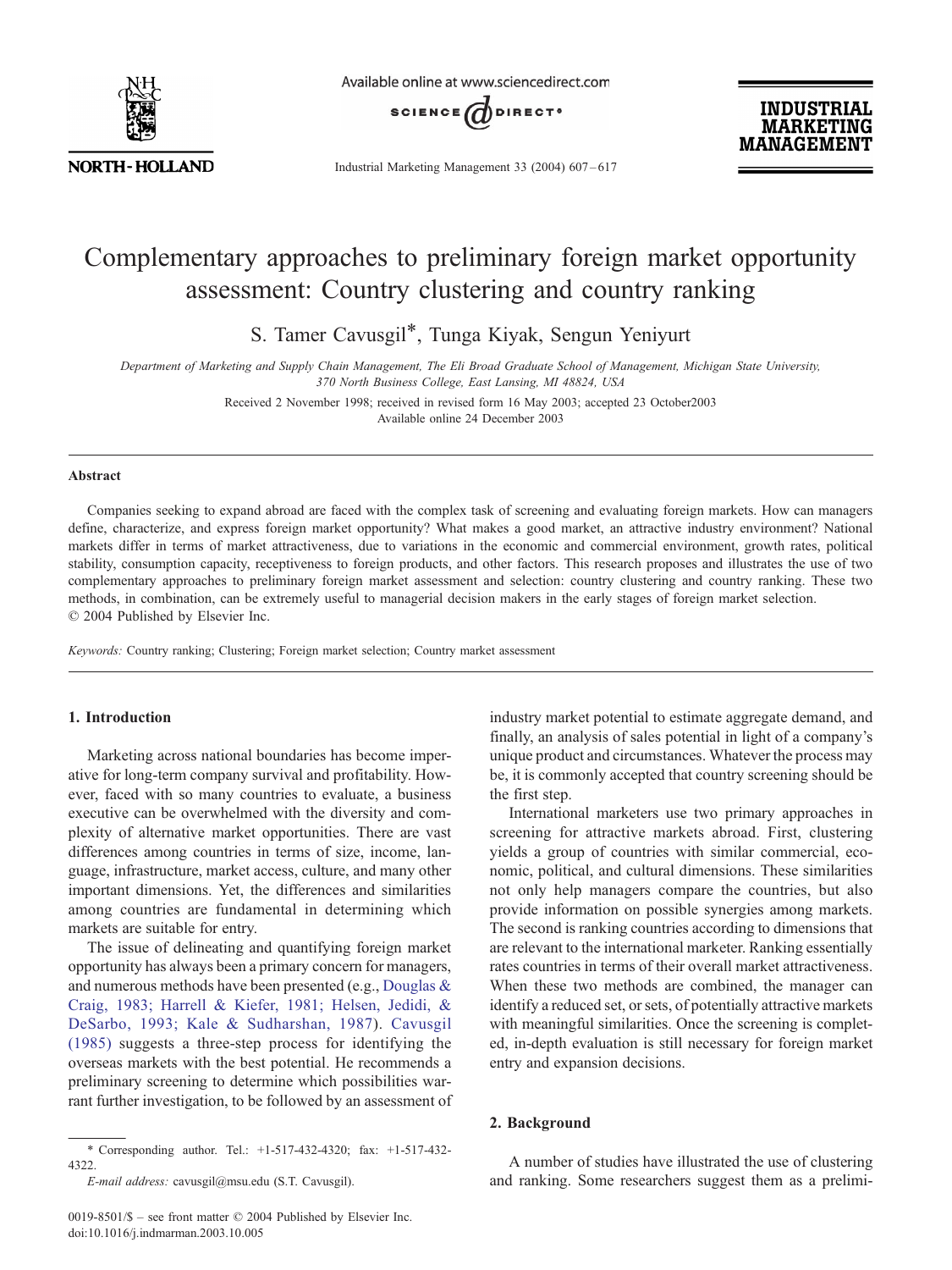nary step, while others recommend them for ultimate country selection or market segmentation. Therefore, the value of these two methods has been debated in the literature. [Papadopoulos and Denis \(1988\)](#page--1-0) provide an extensive review of market selection methods and a critique of each. This section presents a brief background and some examples of clustering and ranking.

### 2.1. Country clustering

The first significant effort in country clustering was reported in the late 1960s [\(Liander, Terpstra, Yoshino, &](#page--1-0) Sherbini, 1967). Among the empirical methods for international market selection, cluster analysis was identified as the most complex. The authors grouped countries according to their similarity in economic development. Although widely acknowledged for its contributions, this research was criticized for its methodological weaknesses [\(Sethi & Holton,](#page--1-0) 1969).

In the second significant study in this area, [Sethi \(1971\)](#page--1-0) argued for the segmentation of world markets based on similar clusters. Only then could uniform sets of marketing decisions be applied either to a group of countries or to particular types of customers in different countries. Instead of geographic proximity as a basis for segmentation, Sethi suggested cultural, political, socioeconomic, and religious indicators. He argued that these factors make international marketing more complex than domestic marketing. Ninetyone countries were grouped according to 29 variables, including transportation, communications, and personal consumption data. Sethi concluded that countries should not be classified on the sole dimension of development but on shared traits, which can be evaluated as strong or weak attributes for business purposes.

[Huszagh, Fox, and Day \(1985\)](#page--1-0) attempted to identify country clusters with a highly favorable environment for the pursuit of a global marketing strategy. They examined 21 countries classified as major industrial markets by the World Bank, and the final clustering presented five groups. The dimensions used were life expectancy (males), average length of work week, percentage employed in services, consumer price index, unemployment rate, government spending per capita, manufacturing as a percentage of GDP, urbanization, and private spending as a percentage of GNP.

[Cavusgil \(1990\)](#page--1-0) offered a market-oriented clustering on the basis of population growth, median age, number of children per household, participation of women in the work force, infant mortality rate, life expectancy, and GNP per capita. His classification resulted in five clusters: Dependent Societies, The Seekers, The Climbers, Luxury and Leisure Societies, and The Rocking Chairs. Cavusgil also discussed marketing implications for each cluster and pointed to the fast pace of change, noting that this can alter cluster composition and invited marketers to conduct periodic studies.

An investigation by [Sriram and Gopalakrishna \(1991\)](#page--1-0) aimed to identify candidates for standardized international advertising campaigns. They suggested clustering based on economic and cultural similarities as well as media availability and usage. Forty countries were grouped into six clusters on that basis. [Tixier \(1994\)](#page--1-0) examined management and communication styles in Western Europe through wideranging interviews. The usual clusters for the Continent are northern Europe, southern Europe, Latin, Anglo –Saxon, Nordic, and Germanic. Tixier revealed there are many nuances, and the traditional categories have numerous exceptions.

The basic shortcoming of clustering approach has been repeatedly identified as an exclusive reliance on aggregate, macro indicators [\(Cavusgil & Nevin, 1981; Douglas](#page--1-0) & Craig, 1983; Papadopoulos & Denis, 1988) at the neglect of specific-product/service market indicators. Critics propose that product-specific variables be included, but this is more feasible during the later stages of the market opportunity analysis. These indicators are not readily available as secondary data, and require extensive and costly market research. Therefore, their inclusion is appropriate only when a reduced set of countries has been identified. Furthermore, the criticism may have merit when cluster analysis is being used to identify market segments or ultimate country selection, but a preliminary market assessment based on aggregate data is still a necessary initial step. In addition, [Day, Fox, and Huszagh](#page--1-0) (1988) note that for industrial firms marketing goods in foreign countries, the level of economic development is a major determinant in the demand for industrial inputs. Thus, segmenting the global market on the basis of economic, political, and structural factors has considerable appeal. Finally, in a recent study of the consumer packaged goods industry, [Day, Yip, and Christmann \(1995\)](#page--1-0) found that environmental conditions have a large effect on subsidiary performance of multinational corporations (MNCs). The authors conclude that an MNC's ability to choose the right countries for entry and investment should lead to significant competitive advantage. The environmental variables used in the study were level of development, population, inflation, exchange rate instability, tax rate, and political stability.

A second criticism of country clustering centers on the assumption that countries are indivisible, homogeneous units [\(Jain, 1996; Kale & Sudharshan, 1987\).](#page--1-0) [Kale and](#page--1-0) Sudharsan (1987) contend that within-country heterogeneity is totally ignored. In addition, because similarities among groups of consumers across national boundaries are not considered, possible economies of scale in production, R&D, marketing, and advertising are lost. The authors suggest an intermarket segmentation approach to identify similar consumer segments across borders, but that is mostly applicable to large corporations in consumer markets. [Cundiff and Hilger \(1984\)](#page--1-0) note that universal needs and similarities in buying processes are far more